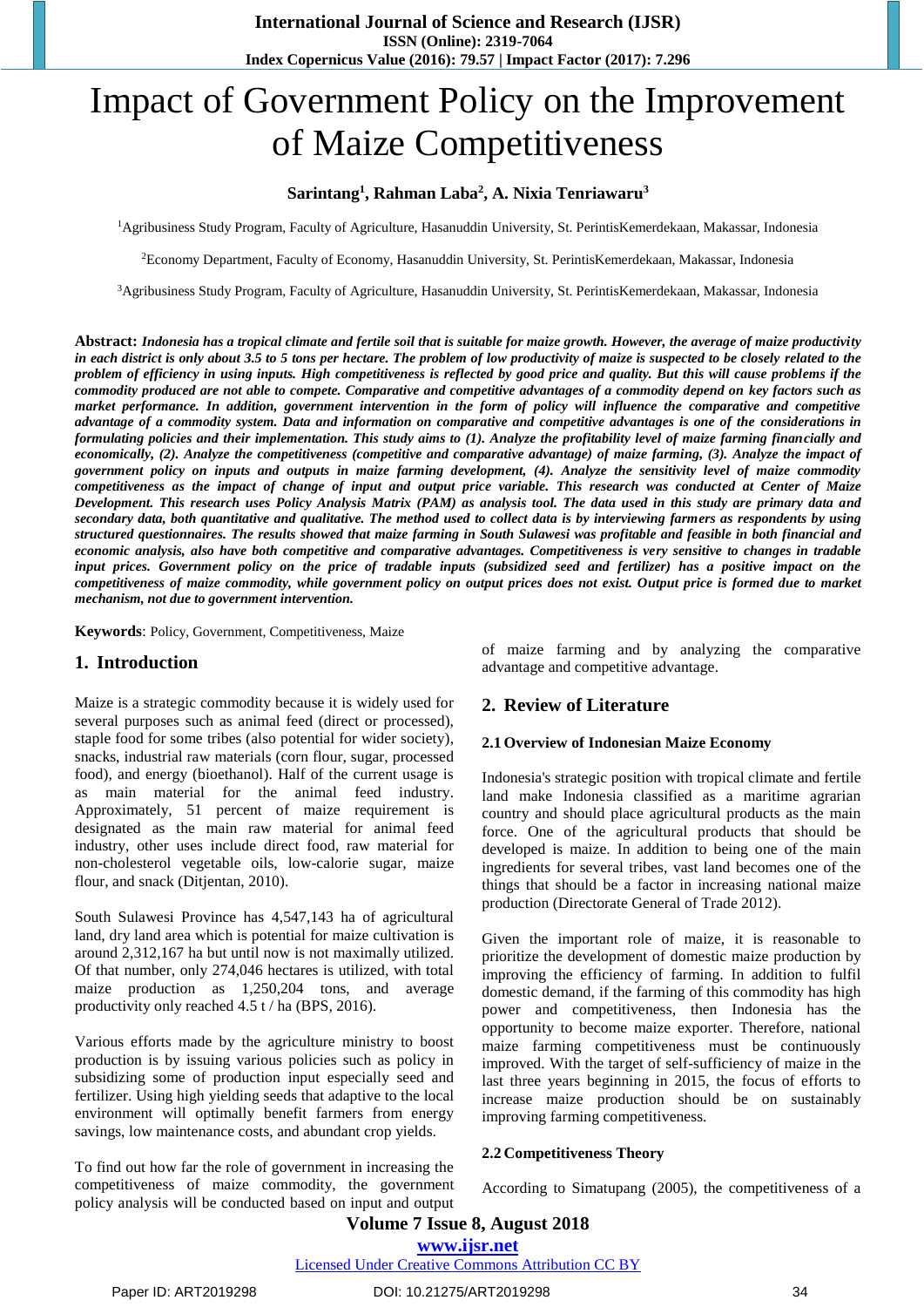farm, in this case can be defined as the ability of an effort to remain privately feasible (financial) on the existing and upcoming conditions of farming technology, economic environment and government policies. In an open economy system, the competitiveness of a commodity means the ability of the domestic commodity business to remain financially viable at the condition of the input price and the tradable output in accordance with the price of its import parity.

One of the determinants of agricultural commodity competitiveness is production efficiency. The competitiveness of a commodity is often measured using a comparative and competitive advantage approach. The comparative advantage, also called *Domestic resource cost ratio* (DRCR), describes competitiveness in efficient market conditions (undistorted), while the value of PCR (Private Cost Ratio) describes competitiveness in actual market conditions. (Hadi et al., 2005).

#### **2.3 Government Policy**

#### **2.3.1 Policy on inputs**

Policies on tradable inputs can be manifested as taxes, subsidies, and trade barriers. The impact of the policy can be explained through IT (Input Transfer), NPCI (Nominal Protection Coefficient on Input) and TF (Transfer Factor). Input Transfer (IT) is the difference between private tradable input costs and social tradable input costs. The value of IT shows government policies applied to private and social tradable inputs. The negative IT score indicates the government's policy of subsidizing tradable inputs, the subsidies given by the government lead to less private profitability than if there were no policies, the opposite would happen if IT was positive.

#### **2.3.2. Policy on output**

The policy on output will cause the shadow price of goods, quantity of goods, consumer surplus and surplus of producers to change, this can be explained by using Output Transfer (OT) and Nominal Protection Coefficient on Output (NPCO). Output Transfer is the difference between private (financial) revenue and social (economic) revenue. Output Transfer (OT) shows the policy applied to outputs resulting in different private and social output prices. A positive OT value indicates the amount of public incentive or the consumer should buy at a higher price than it should be. If the OT is negative, then the public or consumer should buy at a lower price than it should be.

#### **2.3.3. Policy on input-output**

The overall impact of the policy on input-output seen from the value of Effective Protection Coefficient (EPC). Effective Coefficient of Protection (EPC) is a combined analysis of Nominal Protection Coefficient on Output (NPCO) with Nominal Protection Coefficient on Input (NPCI). The EPC value describes the direction of government policy toward tradable inputs whether it is to effectively protect or inhibit the production.

## **3. Materials and Methods**

This research was conducted at Maize Development Center

in Takalar and Bantaeng districts, South Sulawesi Province. Selection of this location is done intentionally (purposive) at Maize Development Center. This research was conducted in February - April 2018.

This research uses a quantitative approach that emphasizes its analysis on the data (numerical), based on primary data and secondary data that includes; direct observation, surveys and interviews, and data collection from BPS, BI, Ministry of Trade, Ministry of Industry, Department of Agriculture, and other related institutions that can support this research. Data is processed and analyzed based on the analytical tools that used in achieving the research objectives. Here is the table of Policy Analysis Matrix method (PAM);

**Table 1:** Components of Policy Analysis Matrix

| Components   Revenue                |  | <b>Production Factor Cost</b> |                       |             |
|-------------------------------------|--|-------------------------------|-----------------------|-------------|
|                                     |  |                               | Tradable Non-tradable | Income      |
| Private price                       |  |                               |                       |             |
| Social price                        |  |                               |                       |             |
| Divergences $ I = A - E J = B - F $ |  |                               | $K = C - G$           | $L = D - H$ |

Source: Monkedan Pearson (1995) Annotation:

| A: Private Revenue                             | G: Cost of Domestic Social        |
|------------------------------------------------|-----------------------------------|
|                                                | Input                             |
| B: Cost of Tradable Private H: Social Profits  |                                   |
| Input                                          |                                   |
| C: Cost of Domestic Private I: Output Transfer |                                   |
| Input                                          |                                   |
| D: Private Profits                             | J: <i>Tradable</i> Input Transfer |
| E: Social Revenue                              | K: Transfer Factor                |
|                                                |                                   |

F: Cost of Tradable Social Input

L: Net Transfer

The PAM method can help policy-makers to examine three central issues of agricultural policy analysis. First issue, whether an agricultural system has competitiveness at the existing level of price and technology, agribusiness actors benefit at the actual price level. The second issue, knowing the efficiency of the farming system by measuring the level of social benefits. The third issue, the impact of new investments in the form of research or agricultural technology on the efficiency of farming systems whether it can increase the income or lower the costs (Pearson et al., 2005).

Financial analysis in the calculation of profitability using market price (prevailing market price), while the economic analysis to calculate the economic profitability using the economic price (the price where there is no distortion in the market). The economic price is also called the shadow price or commonly called as the price in a perfectly competitive market that represents the true cost of social equilibrium.

Gittinger et al., (1993) defines the social price or shadow price as the price that will occur in an economy if the market is perfectly competitive and balanced. In reality this condition is difficult to achieve because of frequent disturbances due to government policies, such as; subsidies, taxes, and wage rates. For tradable commodities, the inputs and outputs of businesses in export groups are approximated by the FOB price (Free on Board), which is the price of the goods at the export port. While the shadow price in the import groups are approximated by the CIF price (Cost Insurance Freight), which is the price of the goods at the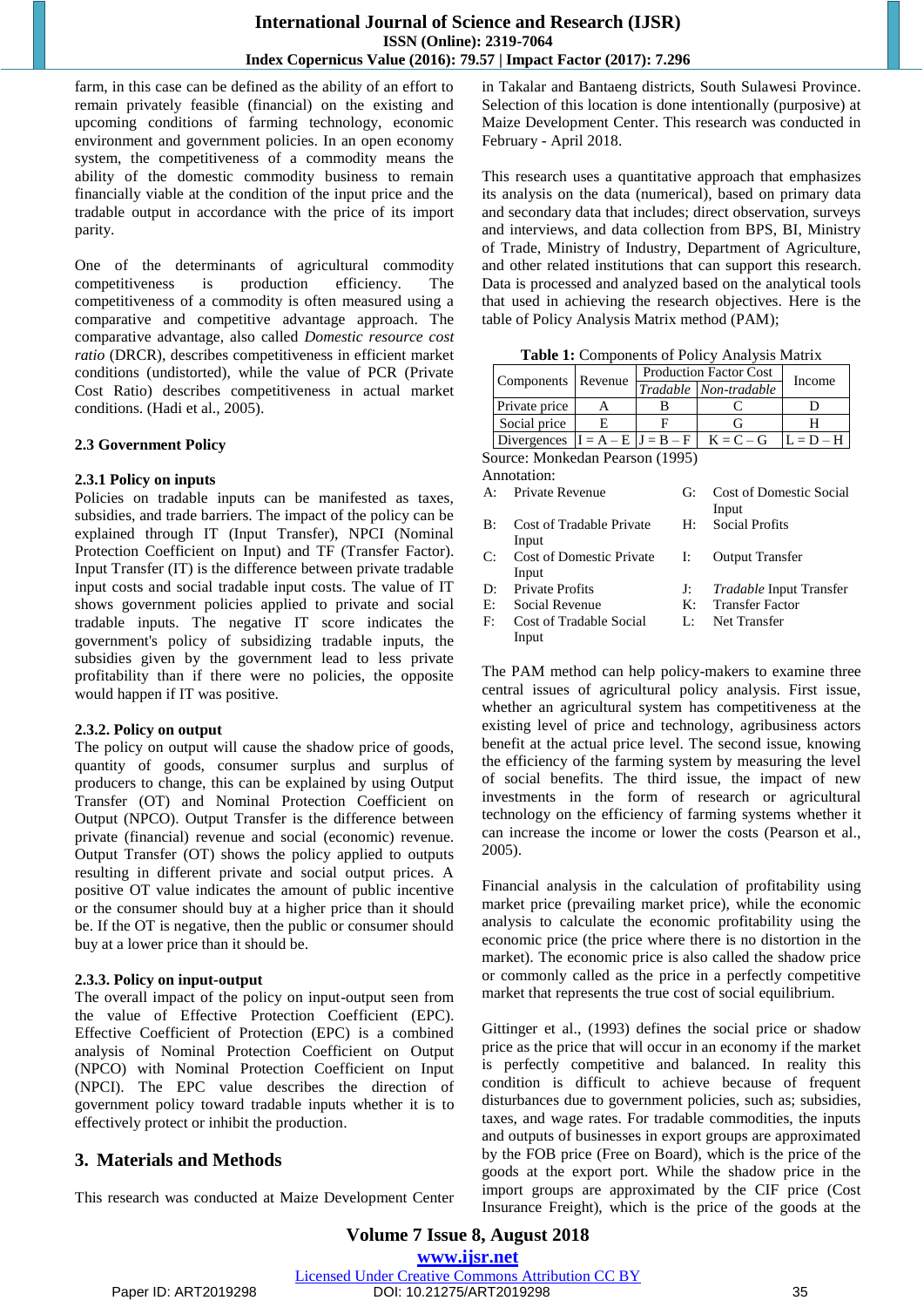import port.

# **4. Results and Discussions**

## **4.1. Profitability Analysis of Maize Farming**

The result of PAM analysis indicates that maize farming in Bantaeng and Takalar districts is financially and economically profitable. This indicates that maize farming, which is a strategic sector, is very feasible to run. The total cost incurred can be covered by the total revenue received at the level of production that is achieved and the prevailing price level. The profitability of farming is financially higher than economic profit. It can be seen in the following table.

**Table 2:** Policy Analysis Matrix (PAM) analysis of maize farming in Bantaeng and Takalardistricts, 2018

| Description | Output       | Tradable     | Domestic     | Profitability |
|-------------|--------------|--------------|--------------|---------------|
|             | Revenue      | Input        | Input        |               |
| Bantaeng:   |              |              |              |               |
| a. Private  | 18.613.851   | 407.867      | 3.842.600    | 14.363.384    |
| b. Social   | 22.788.750   | 8.483.770    | 5.171.450    | 9.755.934     |
| Divergences | $-4.174.899$ | $-8.075.903$ | $-1.328.850$ | 4.607.450     |
| Takalar:    |              |              |              |               |
| a. Privat   | 18.613.851   | 357.867      | 3.594.925    | 14.661.059    |
| b. Social   | 24.829.710   | 7.440.005    | 5.932.600    | 11.457.106    |
| Divergences | $-6.215.859$ | $-7.082.138$ | $-2.337.675$ | 3.203.953     |

Source: Primary data after being processed, 2018

The value of private profits obtained by Bantaeng district is Rp.14.363.384 / ha, and by Takalar district is Rp. 14.661.059 / ha. The social profit of Bantaeng district is Rp. 9.755.934 / ha, and Takalar district is Rp. 11.457.106 / ha. The private profitability of the two districts is higher than their social profitability, indicating a difference between the actual price and the efficiency price that resulting in divergence value. A very high divergence value exists in the used tradable input costs, this is caused by government assistance to maize farmers in the form of fertilizer and maize seed.

## **4.2. Competitiveness Analysis**

Analysis of maize competitiveness in South Sulawesi can be seen from comparative advantage and competitive advantage. A commodity can be said to have a comparative advantage if it has a value of Domestic Resource Cost Ratio (DRCR) <1 and has a competitive advantage if it has a PCR value <1. The results of competitiveness analysis (DRCR and PCR) is shown in table 3.

**Table 3:** Competitiveness analysis (comparative advantage (DRCR) and competitive advantage (PCR) of maize in

| Bantaeng and Takalardistrics, 2017          |          |          |  |
|---------------------------------------------|----------|----------|--|
| Competitiveness indicator                   | Bantaeng | Takalar  |  |
|                                             | district | district |  |
| Domestic resource cost ratio (DRCR)         | 0,322    | 0.351    |  |
| Comparative Advantage                       |          |          |  |
| describes competitiveness in perfect market |          |          |  |
| conditions (undistorted)                    |          |          |  |
| PCR (Privat Cost Ratio)                     | 0.211    | 0,197    |  |
| Competitive Advantage                       |          |          |  |
| describes competitiveness in actual market  |          |          |  |
| conditions                                  |          |          |  |

Source: Primary data after being processed, 2018

The results show that the DRCR value of Bantaeng district is 0.322, and Takalar district is 0.351. The value of DRCR <1, it means the economic activity is using domestic resources efficiently. In other words, the demand fulfillment of a domestic commodity is more profitable if it is produced domestically.

PCR Value of Bantaeng district is 0,211, and Takalar district is 0,197. The PCR value  $\leq 1$ , it means that the maize farming system in both districts are able to pay the cost of domestic resources and remain competitive.

## **4.3. Government Policy Analysis**

In principle, every economic policy undertaken by the government must be aimed at the good of the community, including improvement of overall economic performance. Where possible, all components of society are positively benefited from the policy. If it is expected that the policy will give negative impact at a certain circumstance, the impact should be minimized.

## **4.3.1 Government policy on inputs**

Government policies on tradable inputs can be detected using Input Transfer (IT) indicators to indicate the amount of subsidies that governments need to provide to producers. If IT is negative, it indicates a presence of government policy towards a tradable input (there is a subsidy). However, if IT is positive, it indicates the absence of government policy towards the tradable input (no subsidy).

**Table 4:** Government policy on maize farming inputs in Bantaeng and Takalar districts, 2017

| Policy Impact Indicators                | Bantaeng                  | Takalar  |
|-----------------------------------------|---------------------------|----------|
|                                         | district                  | district |
| Input Transfer (IT)                     | $-8,075.903$ $-7.082.138$ |          |
| Nominal Protection Coefficient of Input | 0.05                      | 0.05     |
| (NPCI                                   |                           |          |

Source: Primary data after being processed, 2018

The result shows that the IT value is negative; in Bantaeng district is -8.075.903 and Takalar district is -7.082.138. These values mean that there are implicitly subsidies to tradable inputs, whether seeds or fertilizers provided by the government. Another understanding that there is transfer (incentive) from government to farmers.

The NPCI values obtained in this study is 0.05 in Bantaeng district, and 0.05 in Takalar district. These values are less than 1 indicating the presence of subsidy for inputs.

## **4.3.2 Government Policy on output**

The level of government intervention on output can be seen from the value of Output Transfer (OT) and Nominal Protection Coefficient of Output (NPCO). The government's policy on output can be measured by the size of the Output Transfer (OT) indicator, which is used to see how far the government's policy is to provide incentives to producers. If the OT is positive, the producer receives a higher price or the producer receives an incentive from government policy. Conversely, if the OT is negative, the producer receives a lower price or the producer does not receive incentives from government policy. The government policies on the output

**Volume 7 Issue 8, August 2018 <www.ijsr.net>** [Licensed Under Creative Commons Attribution CC BY](http://creativecommons.org/licenses/by/4.0/)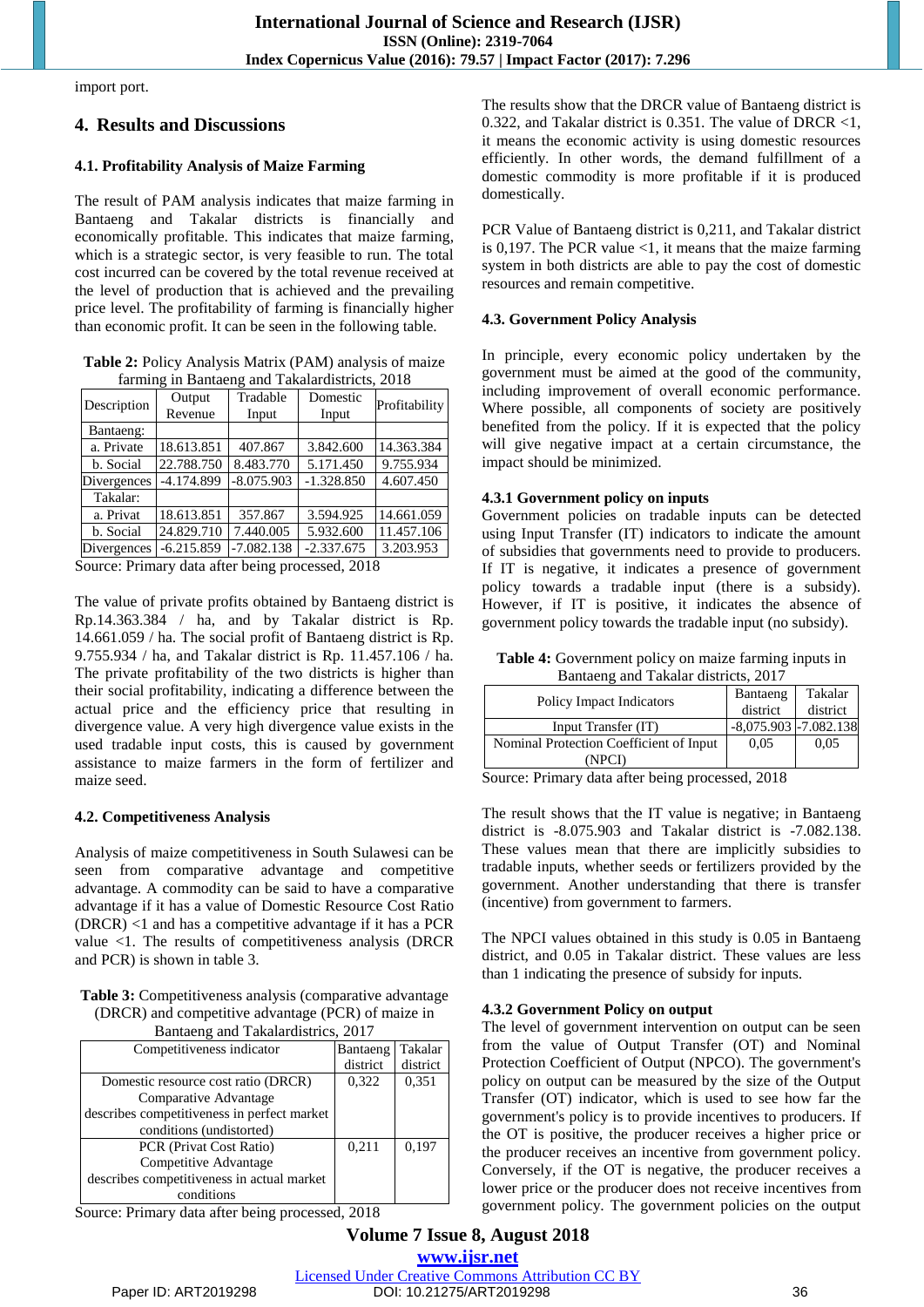## **International Journal of Science and Research (IJSR) ISSN (Online): 2319-7064 Index Copernicus Value (2016): 79.57 | Impact Factor (2017): 7.296**

of maize farming is shown in Table 5.

| <b>Table 5:</b> Government policy on the output of maize farming |  |
|------------------------------------------------------------------|--|
| in Bantaeng and Takalar districts, 2017                          |  |

| Policy Impact Indicators                             | Bantaeng | Takalar                   |
|------------------------------------------------------|----------|---------------------------|
|                                                      | district | district                  |
| Output Transfer (OT)                                 |          | $-4.174.899$ $-6.215.859$ |
| Nominal Protection Coefficient Output                | 0.82     | 0.75                      |
| (NPCO)                                               |          |                           |
| $\alpha$ , , $\mathbf{n}$ , , 1, $\alpha$ , 1, , , 1 |          |                           |

Source: Primary data after being processed, 2018

The result of analysis shows that the value of OT is negative in Bantaeng district (-4.174.899) and Takalar district (- 6.215.859). These values mean that the output price in the domestic market is lower than the price international market. NPCO value of Bantaeng district is 0.82, and Takalar district is 0.75. Those value are  $\leq 1$ , indicating a government policy that causes private prices to be less than the world market price or a government policy that inhibits output exports, where producers do not get output protection from the government.

The total value of output in Bantaeng district is 18 percent lower than its efficiency value (international price) while in Takalar district it is 25 percent lower than its efficiency value (international price). It means that there are some farmers' income that must be relinquished to the consumers of maize. This is in accordance with research of Mayrita (2007) that the value of NPCO <1 means that consumers and producers receive cheaper prices than they should because there is no government policy on maize trade, either import tariff or maize basic price.

#### **4.3.3 Policy on the overall input output**

The overall impact of the policy on input-output, among others, can be seen from the Effective Protection Coefficient (EPC) indicator.

The value of EPC> 1 indicates that private profits are greater than those without policy, meaning that the applied policy provides an incentive to produce. Meanwhile, EPC <1 means government policy even hamper efforts to increase production.

| <b>Table 7:</b> Government policy on input and output of maize |
|----------------------------------------------------------------|
| farming in Bantaeng and Takalar districts, 2017                |

|                                                 | Policy Impact Indicators                      | Bantaeng Takalar<br>district district |      |
|-------------------------------------------------|-----------------------------------------------|---------------------------------------|------|
|                                                 | <b>Effective Protection Coefficient (EPC)</b> |                                       | 1.05 |
| Source: Primary data after being processed 2018 |                                               |                                       |      |

Source: Primary data after being processed, 2018

The Effective Protection Coefficient (EPC) of Bantaeng district is 1.27, and Takalar district is 1.05. Values show that overall, existing policies have provided positive incentives for producers.

#### **4.4. Sensitivity Analysis**

To know the sensitivity level of maize commodity competitiveness as the effect of change of input price variable, output price. Simultaneously as an analytical tool to measure farming systems in the effort to have more competitiveness (competitive and comparative advantage) is higher or lower.

By conducting a sensitivity analysis, the possible consequences of these changes can be known and anticipated beforehand.

#### **4.4.1. Impact of Output Price Change on Competitiveness**

The output price change in a farming system has an effect on the producer's achievement which will further influence the increase of farmer's profit. The higher the level of output will lead to increasingly higher financial value added resulting in decreasing the value of DCR or PCR. This indicates the higher competitive advantage and comparative advantage. Maize Farming in Bantaeng and Takalar districts has competitive advantages and comparative advantages that are directly proportional, the higher the increase in the price of output the higher the advantage is gained.

By raising the output price, the farmer gains a higher private benefit than his social benefit, so the government needs to fix the purchase price of dry maize to keep the maize price from being frauded by the traders.

#### **4.4.2. Impact of Changes in Tradable Input Costs and Domestic Input Costs on Competitiveness**

The inputs used in maize production are tradable inputs and domestic inputs. Tradable inputs include seeds, fertilizers, and pesticides. Domestic input costs include depreciation costs, and labor costs. The input cost is very sensitive to the amount of costs that must be sacrificed by the manufacturer. The analysis indicates that the value of PCR and DRCR will be greater with the increase of the tradable input, which will financially or economically lower the added value of inputs. Changes in PCR and DRCR values due to the increase of tradable input price from 0% to 50% resulted in higher PCR and DRCR values. This indicates that the increase in tradable inputs cost will have an impact in decreasing the competitiveness of maize farming.

## **4.4.3. Impact of Changes in Input and Output Price on Competitiveness**

Changes in input and output prices simultaneously rose from 10% to 50% did not show the effect of increases and decreases in PCR or DRCR. The addition of input and output simultaneously did not affect the competitiveness improvement of maize farming. In other words, the value of competitiveness is stagnant, fixed in the original position form of a straight line (not moving up and down). The increase of input prices which simultaneously increasing the output price of 0% -50%, does not affect the increase in PCR and DRCR.

# **5. Conclusions**

Based on the results, can be concluded that:

- 1) Maize agribusiness in Bantaeng and Takalar districts is very profitable and feasible to run, both financially and economically. In Bantaeng district, private profitability is 14.363.384 (per planting season), and social profitability is 9.755.934 (per planting season). In Takalar district, private profitability is 14.661.059 (per planting season), and social profitability is 11.457.106 (per planting season).
- 2) Maize Agribusiness in Bantaeng and Takalar districts has

**Volume 7 Issue 8, August 2018**